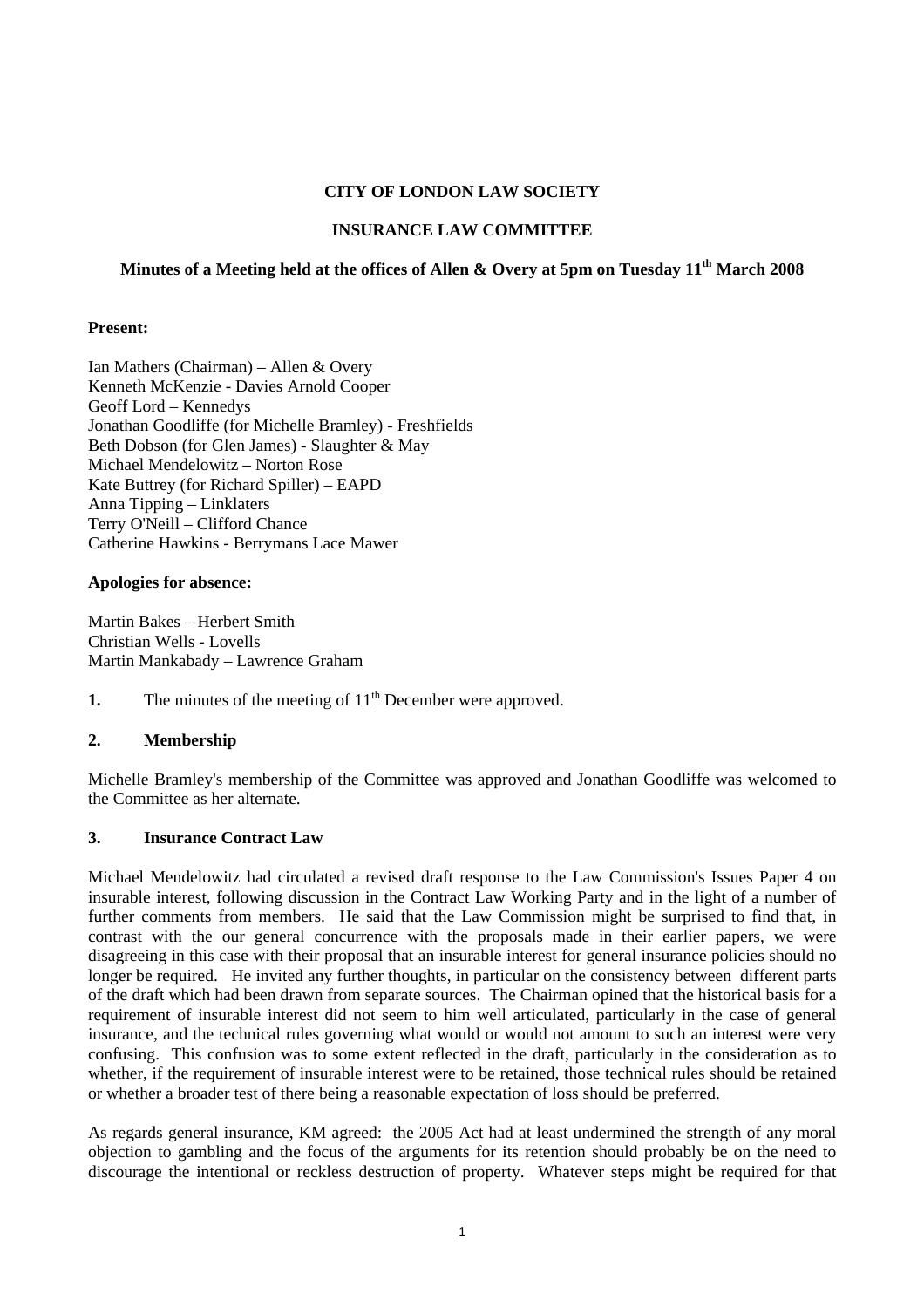purpose (in addition to the ordinary application of the criminal law and public policy) insurance law should not enshrine a position whereby a policyholder's claim should be denied on a technical ground which he could not reasonably have anticipated. TO'N replied that, while he did not dispute that point of view, he was concerned as to the ability of the courts to value claims based on simple expectations of loss, and the familiar scenario of their leaning against insurers might well be perpetuated. MM noted that the courts were accustomed to dealing with difficult cases of valuation, but thought that the law should nevertheless not needlessly extend the areas why they might be called upon to do so, in the case of insurable interest by requiring a retrospective determination of the policyholder's chances at the inception of the contract. The question appeared particularly acute in the case of valued policies on property, where claims would not be excluded by the normal principles of indemnity. AT pointed out that even if there were no longer to be a requirement for insurable interest in general policies, it was unlikely that as a matter of commercial practice, insurers would immediately cease to assess the value of prospective claims against them, and indeed as the Law Commission had pointed out, the practice in Australia indicated strongly that they would continue to do so. The Chairman also suggested that the insurance business limitation imposed by the EU insurance Directives would require them to do so, and there seemed little prospect of this limitation being removed by Solvency II. These pressures might therefore reduce the need for a strict definition.

As regards life insurance, it was agreed that there was a case for retaining a requirement of insurable interest at the outset of a policy for the purpose of assisting in the reduction of moral hazard; but equally that (1) the categories of relationship which would be deemed to establish such an interest should be extended, on the lines proposed by the Law Commission, and (2) an alternative test of actual or potential economic loss should be available where a person fell outside those categories. As to (1), insurance should be permitted up to any limit which the insurer is willing to provide while as to (2), insurance should be available for a value equivalent to the reasonable expectation of loss at the date the policy is taken out. BD pointed out that the valuation could, as TO'N had mentioned in relation to general insurance, be difficult to establish with any accuracy; probably reliance would need to be placed upon the judgment of the underwriter. It was also agreed that the current rule which dispensed with the need for an insurable interest after the inception of a policy was difficult to rationalise fully, but was probably so strongly embedded in market practice that it would be impractical to propose that it should now be reversed.

MM undertook to circulate a further revision of the draft which would reflect the above points and he would welcome a note of any other points which might be raised, including anything which might emerge from the Law Commission's presentation to BILA at the end of the week.

## **4. FSA/other consultation papers**

MM drew attention to the proposed legislative reform order to amend the Lloyd's Act, contained in a consultation paper issued by HMT. It seemed that the proposals were mainly to do with governance issues, and perhaps of marginal interest to the Committee. TO'N commented that they also contained proposals relating to divestment. The Chairman said he would review the paper to see if there were any points for the Committee.

## **5. Part VII transfers**

JG reported that HMT may be able to publish the long awaited feedback to their proposals for amending Part VII FSMA (control of business transfers) in April. BD commented on the FSA's proposals to introduce a standard form for their intervention on such transfers, which had been the subject of a meeting discussed by the Committee in December. She understood that the FSA had decided substantially to maintain those proposals, but would check.

## **6. Rome I**

The Chairman reported that political agreement appeared to have been reached on the terms of this draft Regulation. As he had mentioned at the last meeting of the Contract Law Working Party, it seemed that the